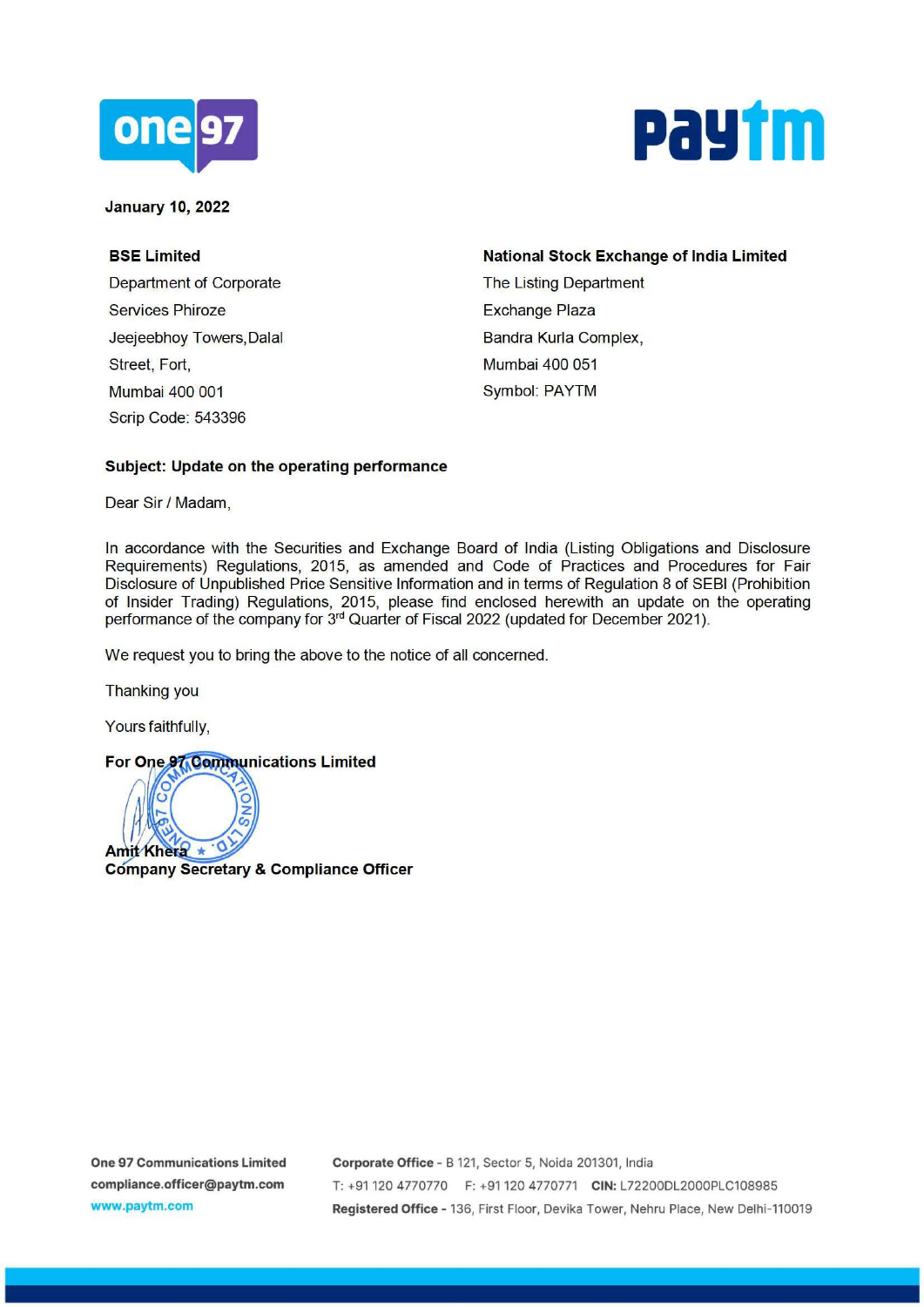



# **UPDATE ON THE OPERATING PERFORMANCE OF THE COMPANY FOR 3rd QUARTER OF FISCAL 2022 (UPDATED FOR DECEMBER 2021)**

# **Paytm records stellar growth in quarter ending December 2021, combined with scale-up of lending business and devices**

- Lending business scales rapidly with 4.4 million loan disbursals through the platform (y-o-y growth of 401%), and value of Rs. 21.8 billion (run-rate of \$1.2 billion) (y-o-y growth of 365%)
- Offiine payments leadership strengthens with 2 million devices deployed
- User engagement sees 37% y-o-y growth with 64.4 million average monthly transacting users (MTU) in the quarter
- Q3 FY 2022 GMV of INR 2,501 billion (\$33.6 billion). Year-to-date GMV already higher than all of FY 2021, led by significant non-UPI GMV growth

Focus on lending leads to huge scale-up as lending products register 5x growth in volumes : Number of loans disbursed through our platform increased by 401% y-o-y to 4.4 million loans in Q3 FY 2022. This is in continuation of the significant growth seen in the past quarter.

In Q3 FY 2022, the value of loans disbursed through our platform during the quarter was Rs 21.8 billion (run-rate of \$1.2 billion), an increase of 365% y-o-y. We have seen stellar growth in each of the lending products, i.e. Paytm Postpaid (Buy-Now-Pay-Later), Personal Loans and Merchant Loans.



#### **Number of loans disbursed in each period through Paytm**  '000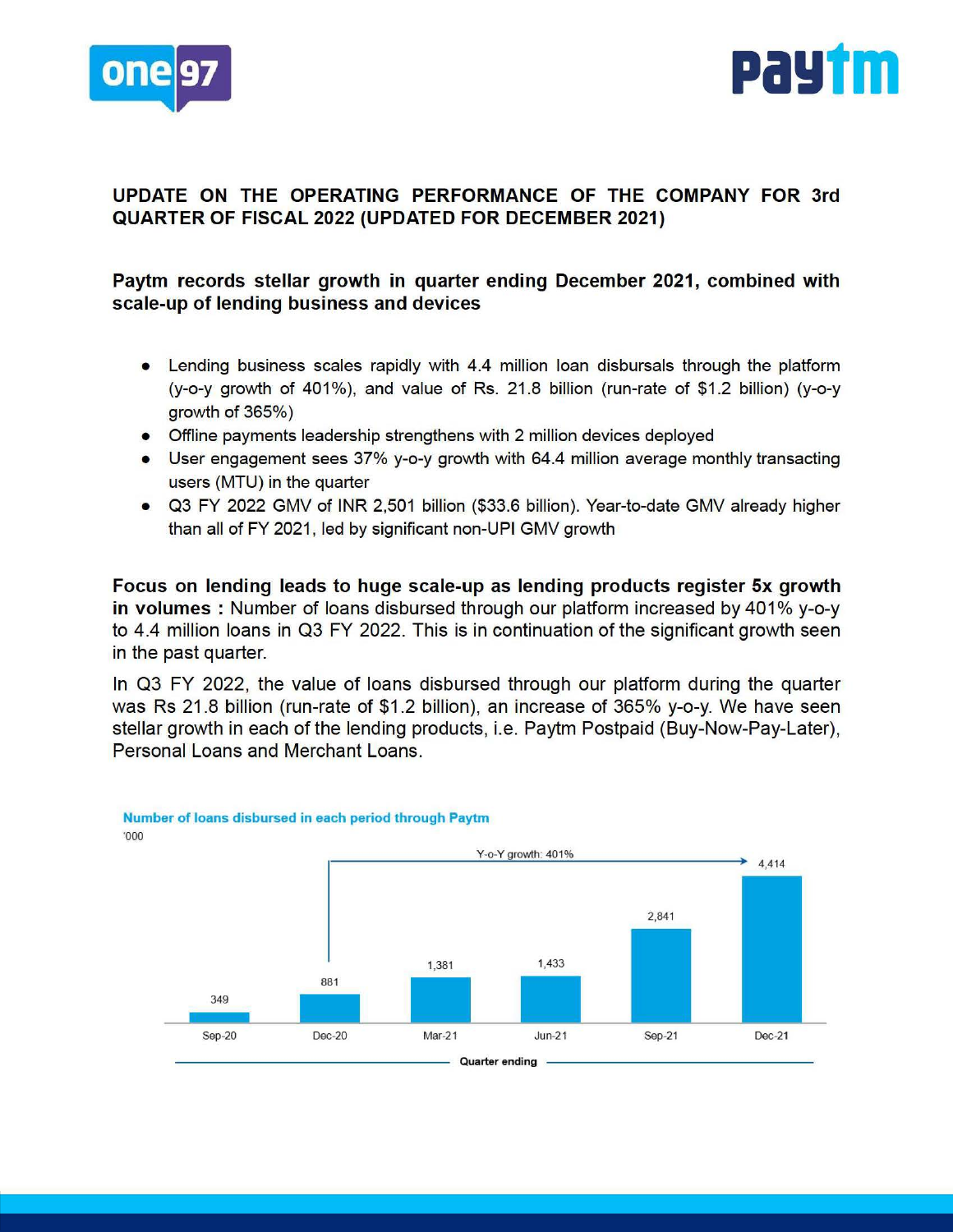



### **Value of loans disbursed in each period through Paytm**



It is clarified that all lending is done in partnership with banks and NBFCs, and no FLOG is given to any lender for our lending business.

**123% y-o-y growth in GMV** : Growth of GMV continues in Q3 FY 2022 even after the festive season. GMV processed through our platform during the quarter aggregated to approximately INR 2,501 billion (\$33.6 billion), growth of 123% Y-o-Y compared to Q3 FY 2021.

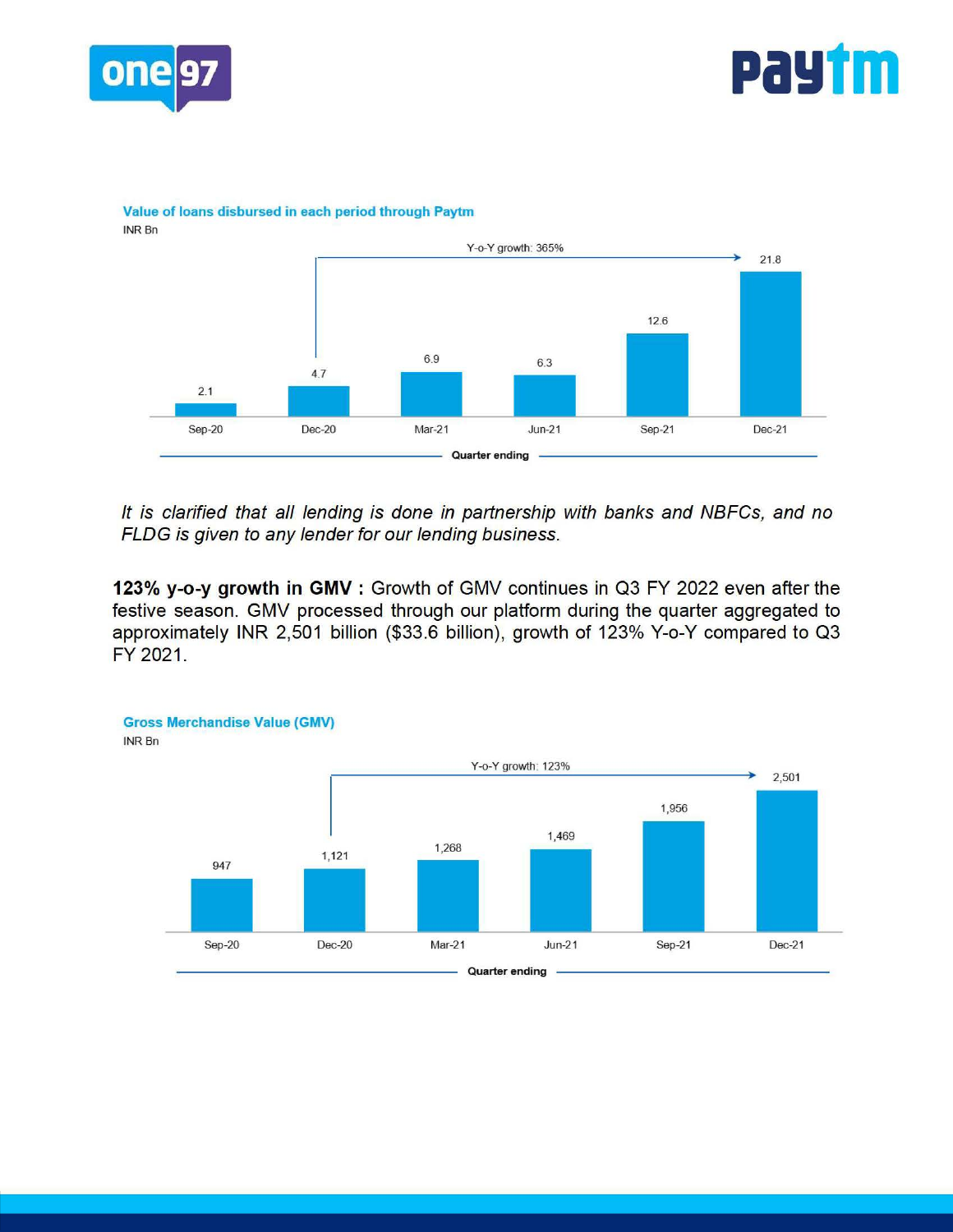



**Paytm continues to see growth in users for everyday payments:** Our monthly transacting users (MTU) showed consistent growth in FY 2021 and in the first two quarters of FY 2022. The trajectory has continued in the third quarter of FY 2022 with 64.4 million average MTUs, growth of 37% Y-o-Y over the 47.1 million average MTUs in Q3 FY 2021.



1. Average MTUs for a quarter is the average of MTUs for each month in the quarter

**Over 2 million devices deployed across the country, a measure of our offline payments leadership:** We believe we have the best-in-class devices portfolio and unmatched distribution strength. The total number of devices deployed across our merchant base has increased from 0.9 million as on June 30, 2021 to approximately 1.3 million as on September 30, 2021 to approximately 2.0 million as on December 31, 2021.